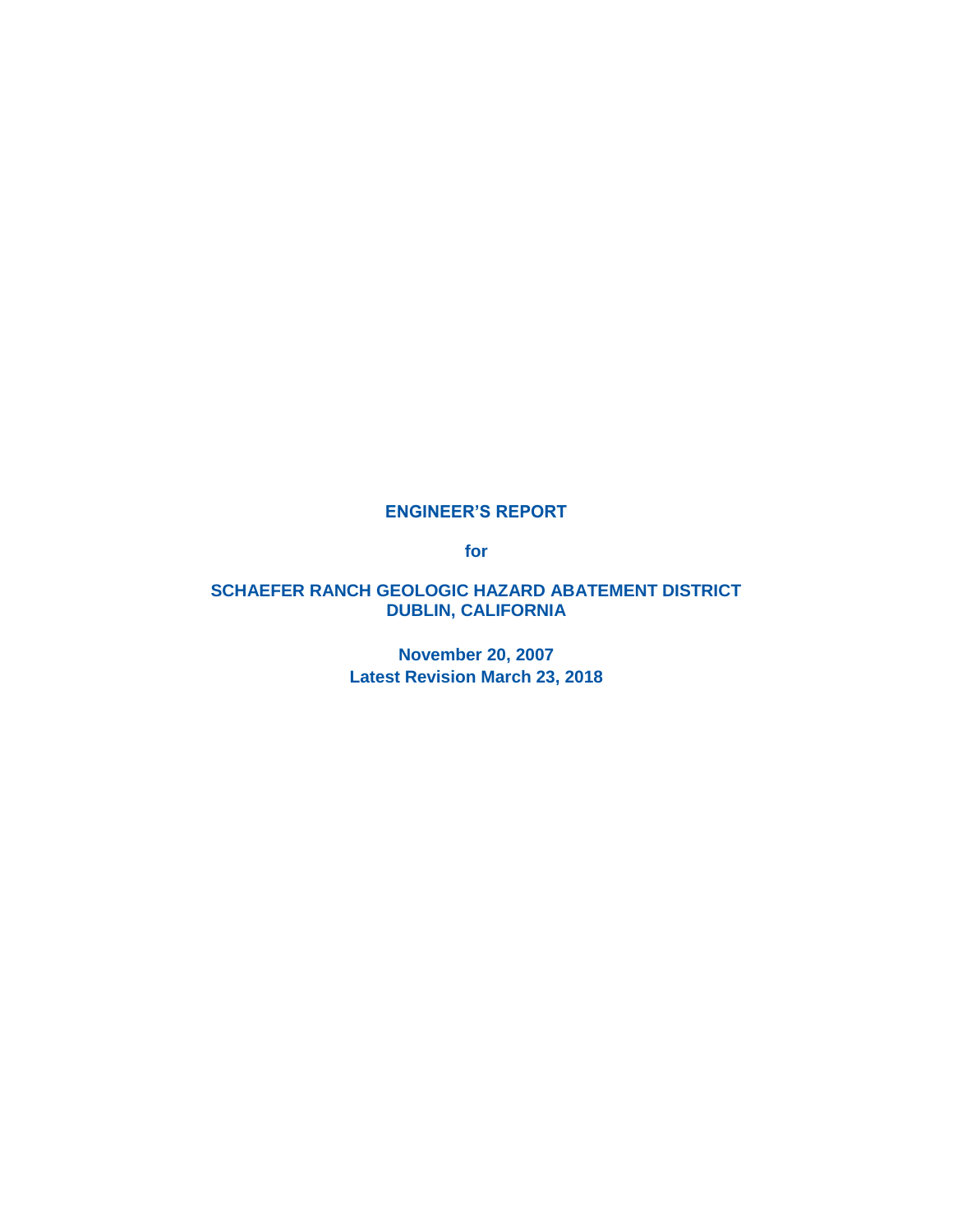

# **TABLE OF CONTENTS**

| Ш.                                            |                                                          |  |  |  |
|-----------------------------------------------|----------------------------------------------------------|--|--|--|
| Ш.                                            | GEOLOGIC HAZARD ABATEMENT DISTRICT BOUNDARIES3           |  |  |  |
| IV.                                           |                                                          |  |  |  |
| V.                                            | DESCRIPTION OF THE IMPROVEMENTS MAINTAINED BY THE GHAD 4 |  |  |  |
| VI.                                           |                                                          |  |  |  |
| VII.                                          |                                                          |  |  |  |
|                                               |                                                          |  |  |  |
|                                               | <b>EXHIBIT A - GHAD Boundary Exhibit</b>                 |  |  |  |
|                                               | <b>EXHIBIT B - Legal Description</b>                     |  |  |  |
| <b>EXHIBIT C</b> - Schaefer Ranch GHAD Budget |                                                          |  |  |  |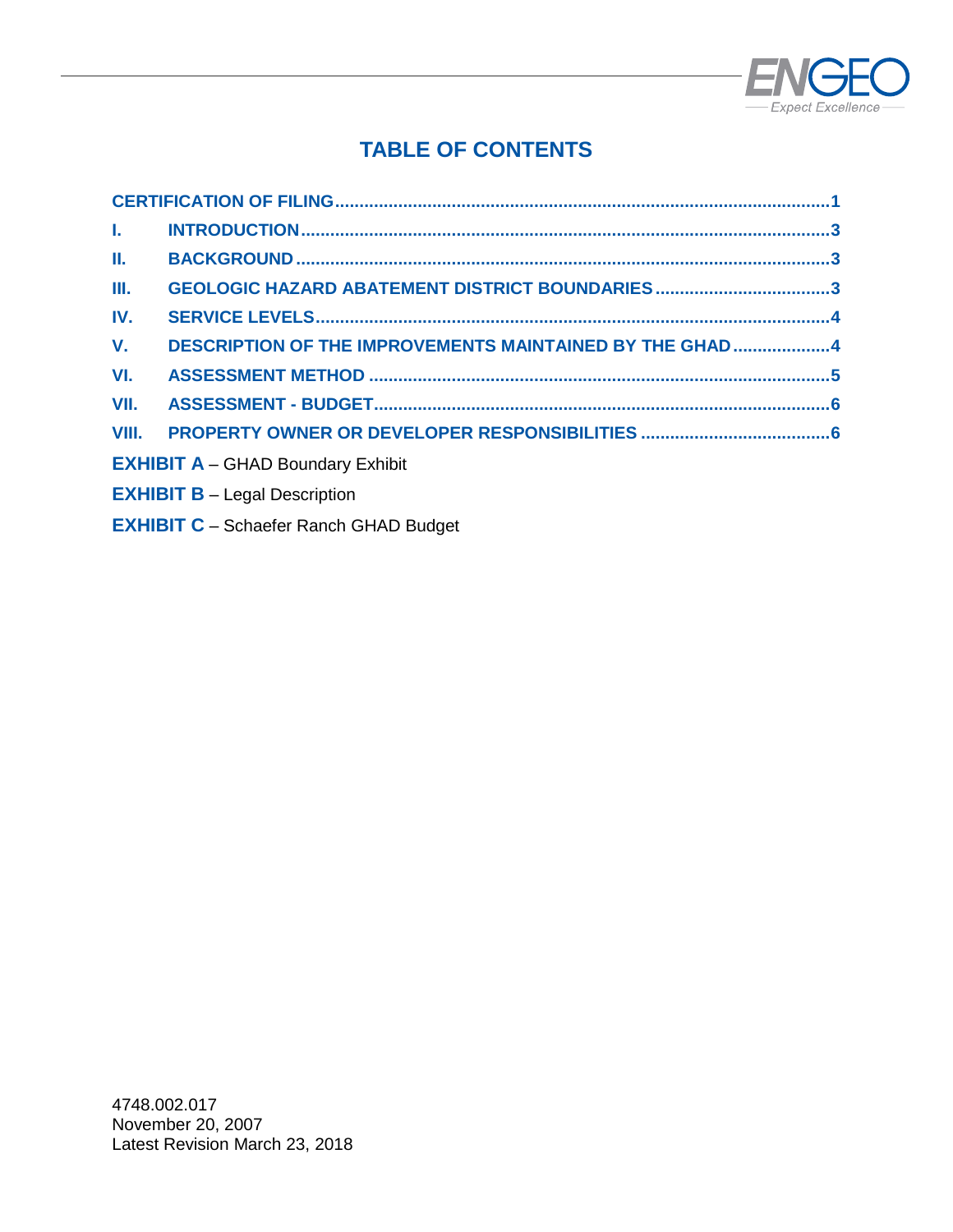

# **ENGINEER'S REPORT**

#### SCHAEFER RANCH GEOLOGIC HAZARD ABATEMENT DISTRICT (Pursuant to the Public Resources Code of the State of California, Section 26500 et seq.)

#### <span id="page-2-0"></span>**CERTIFICATION OF FILING**

The GHAD provides monitoring and maintenance of improvements related to geologic hazard management and other responsibilities as a landowner within the Schaefer Ranch development and levies and collect assessments in order to perform its activities.

The GHAD responsibilities, which are the subject of this report and the Plan of Control dated November 1, 2006, are defined as any activity necessary or incidental to the prevention, mitigation, abatement, or control of a geologic hazard, construction, maintenance, repair, or operation of improvement; or the issuance and servicing of bonds issued to finance any of the foregoing (Section 26505).

This report consists of eight parts, as follows:

- I. INTRODUCTION
- II. BACKGROUND
- III. GEOLOGIC HAZARD ABATEMENT DISTRICT DIAGRAM
- IV. SERVICE LEVELS
- V. DESCRIPTION OF GHAD-MAINTAINED IMPROVEMENTS
- VI. ASSESSMENT METHOD
- VII. ASSESSMENT LIMIT BUDGET PROJECTION
- VIII. DEVELOPER RESPONSIBILITIES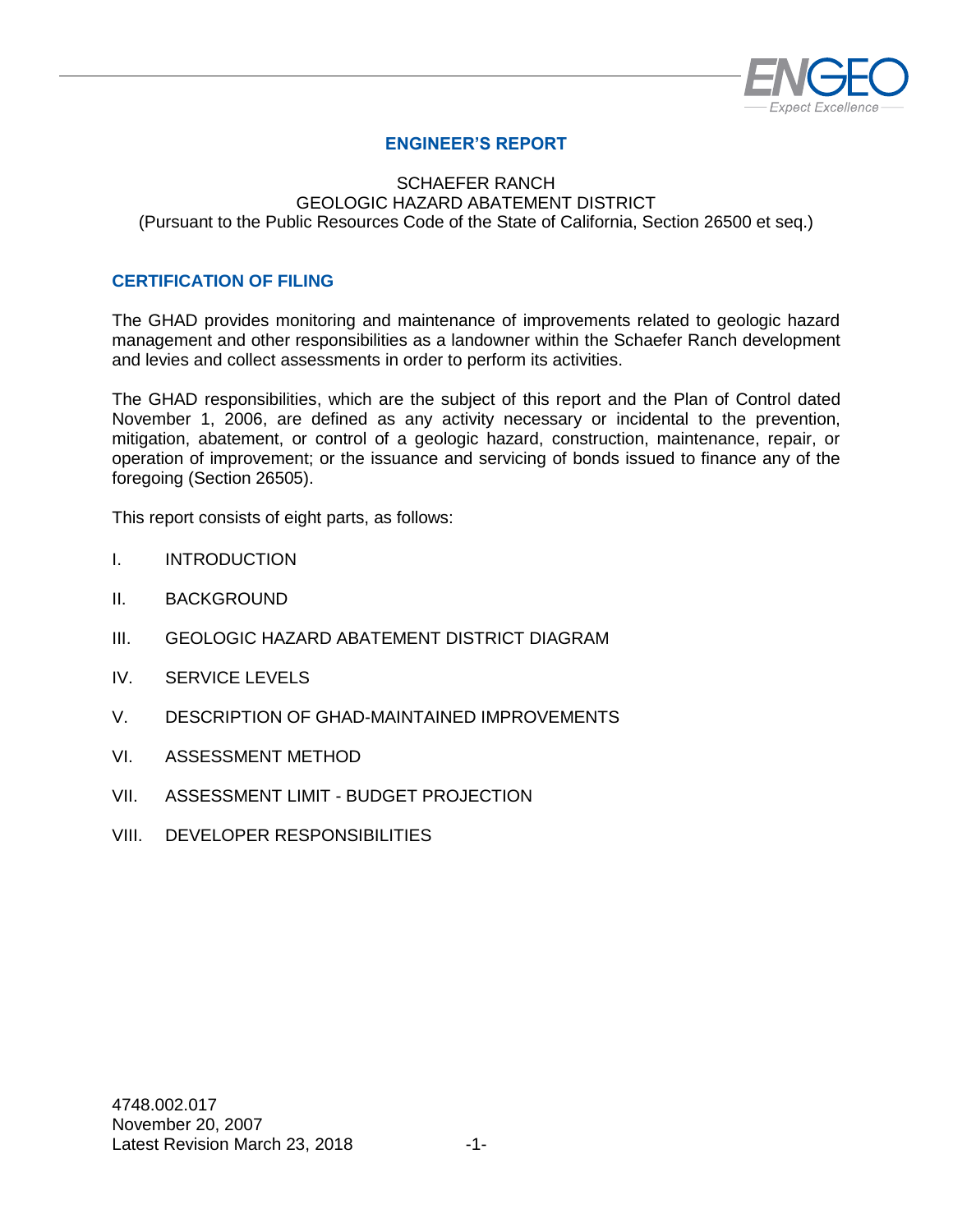

The undersigned respectfully submits the enclosed Engineer's Report.

Date: March 23, 2018 By: ENGEO Incorporated

Paul C Guenn, GE

Paul C. Guerin

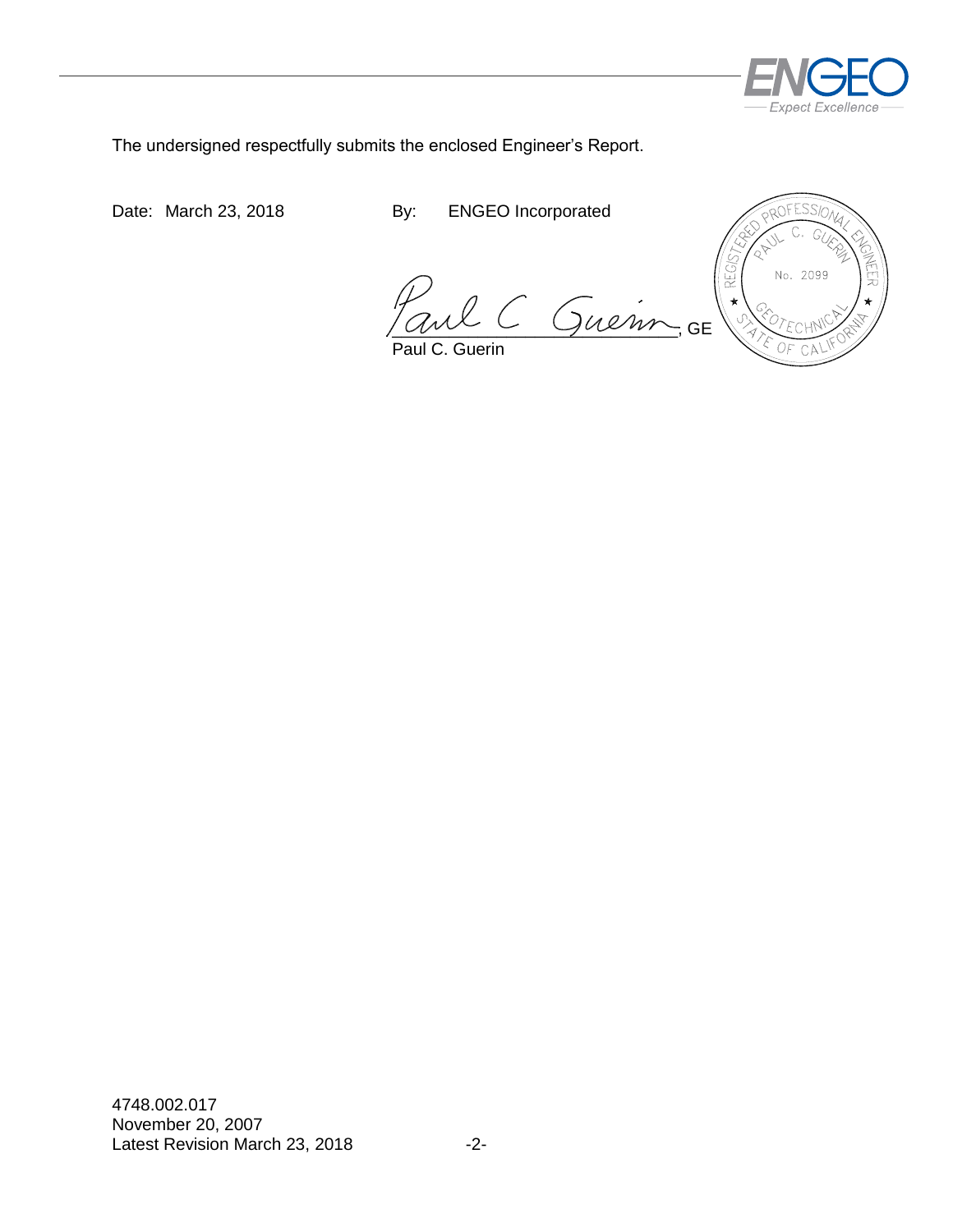

# **ENGINEER'S REPORT**

**for**

#### **SCHAEFER RANCH GEOLOGIC HAZARD ABATEMENT DISTRICT THE SCHAEFER RANCH DEVELOPMENT DUBLIN, CALIFORNIA for the ESTABLISHMENT OF AN ASSESSMENT LIMIT**

#### <span id="page-4-0"></span>**I. INTRODUCTION**

The Dublin City Council formed the Schaefer Ranch Geologic Hazard Abatement District (GHAD) on December 5, 2006, under the authority of the California Public Resources Code, Division 17, Section 26500 et seq. with the approval of City of Dublin Resolution 224-06. Members of the Dublin City Council act as the Board of Directors of the GHAD. This Engineer's Report has been revised to reflect a reduction in the annual assessment limit for residential and habitable nonresidential parcels.

#### <span id="page-4-1"></span>**II. BACKGROUND**

The Schaefer Ranch GHAD Board of Directors approved the Schaefer Ranch GHAD Plan of Control ("Plan of Control") to allow the Schaefer Ranch GHAD to permanently monitor and maintain Schaefer Ranch GHAD improvements. With the approval of Resolution 01-08, the Schaefer Ranch GHAD Board of Directors approved adoption of the original Engineer's Report dated November 20, 2007, and revised December 13, 2007. Approval of the 2007 Engineer's Report established a real-property-related assessment to fund the Schaefer Ranch GHAD responsibilities.

In the 2007 approved Engineer's Report, it was estimated that 302 residential units would be built in the Schaefer Ranch development and would be subject to levy of an assessment. The approved 2007 assessment limit was based on a 302 residential unit count. Subsequently, the Schaefer Ranch development was modified and at complete buildout, the Schaefer Ranch development will have a total of 419 residential units subject of the levy of the GHAD assessment. The establishment of a real-property-related assessment to fund the GHAD responsibilities using the higher unit count is described in this Engineer's Report.

#### <span id="page-4-2"></span>**III. GEOLOGIC HAZARD ABATEMENT DISTRICT BOUNDARIES**

<span id="page-4-3"></span>The boundaries for the GHAD are shown in the Boundary Map (Exhibit A) and Legal Description (Exhibit B). The limits of the Schaefer Ranch development and the Schaefer Ranch GHAD are contiguous.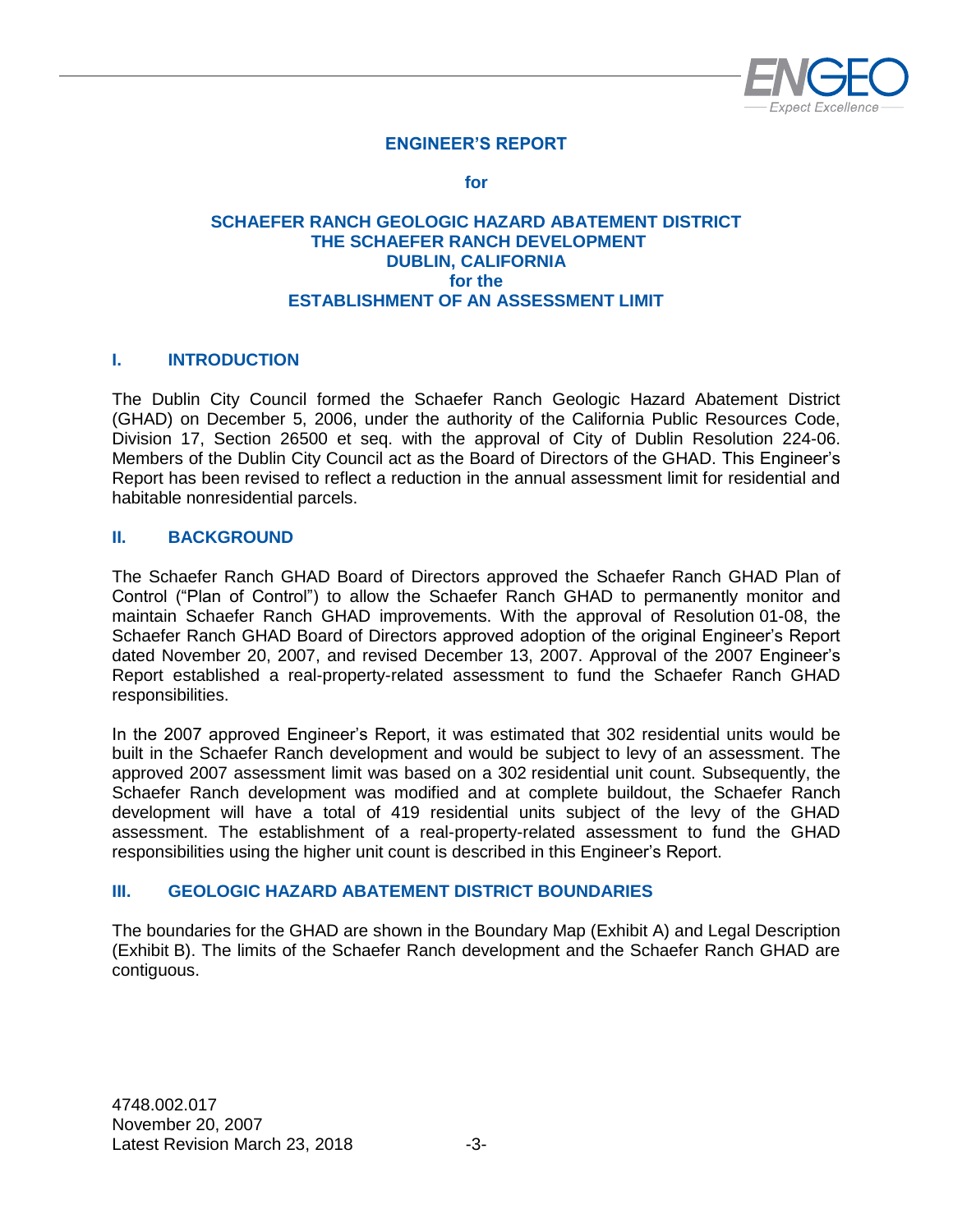

# **IV. SERVICE LEVELS**

The GHAD's activities are those that are necessary or incidental to the prevention, mitigation, abatement, or control of geologic hazards including construction, maintenance, repair, or operation of any improvement; and the issuance and servicing of bonds issued to finance any of the foregoing.

The GHAD provides for the administration and review of facilities within the budgeted limits as described in the Plan of Control and includes the following services:

- 1. Oversight of GHAD operations, including reporting to the GHAD Board of Directors.
- 2. Setting the annual levying of assessments on the property tax rolls.
- 3. Engagement of technical professionals to perform the monitoring duties as described in the Plan of Control.
- 4. Performance of GHAD maintenance activities in accordance with the Plan of Control. These maintenance activities include:
	- Slope stabilization (including landslide and debris bench clearing)
	- Detention basins and water quality basins including structures, vegetation and sediment removal
	- Maintenance, access, and EVA roads
	- **E**rosion repairs
	- Revegetation and hydroseeding
	- Concrete-lined drainage ditches, drainage swales, catch basins, field inlets, and storm drain pipes within open space areas
	- Subdrains and subdrain outfalls
	- Fencing, locks, and signage (GHAD owned parcels)
	- Fuel management (GHAD owned parcels)
- 5*.* Preparation of annual GHAD budgets and other documents and reports for consideration by the GHAD Board of Directors.

#### <span id="page-5-0"></span>**V. DESCRIPTION OF THE IMPROVEMENTS MAINTAINED BY THE GHAD**

<span id="page-5-1"></span>The GHAD-maintained improvements are described in the Plan of Control dated November 1, 2006. In general, these improvements include detention basin and water quality facilities; drainage systems, including earthen and concrete-lined ditches in developed areas and open space; open-space storm drain inlets and outlets; subdrains and their outlets; retaining walls; and access roadways.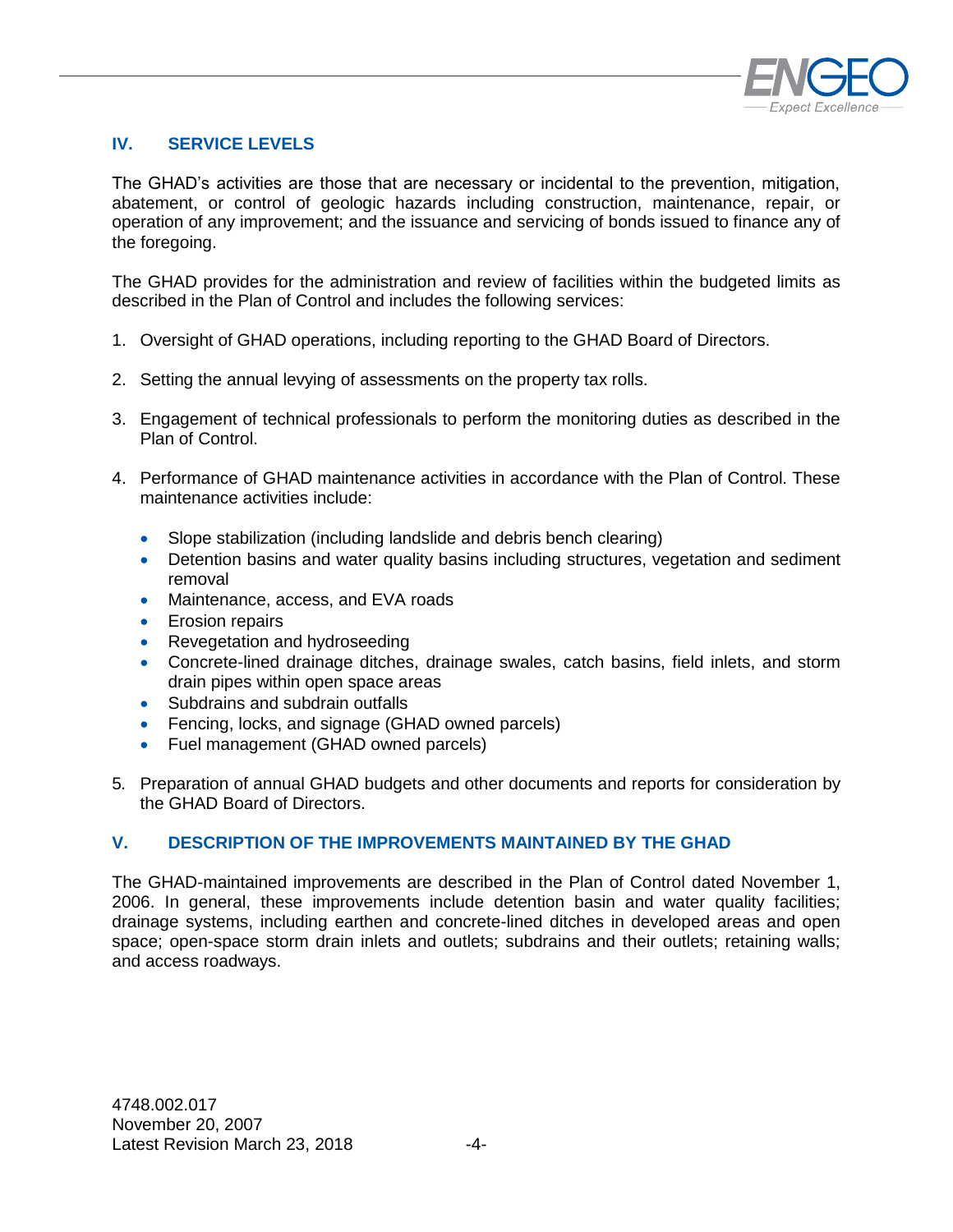

### **VI. ASSESSMENT METHOD**

The improvements and GHAD responsibilities described in Section V are distributed within the limits of the GHAD or easements dedicated to and accepted by the GHAD. The improvements described in this document will confer the following special benefits to the assessed parcels:

- 1. Protection from slope instability
- 2. Protection from erosion due to uncontrolled surface water
- 3. Protection of water quality
- 4. Protection from wild land fires associated with unmanaged vegetation

The improvements and responsibilities listed in Section V provide specific benefits to the properties within the GHAD and the improvements are constructed for the benefit of those assessed and not the general public. The subject parcels are only being assessed for the reasonable costs of the proportional specific benefits conferred on the parcels. As a result, the GHAD assessment is distributed among all owners of parcels, which are buildable with habitable space. Habitable square footage is space "*used or intended for supporting or sheltering any use or occupancy, which is expected to have a human occupancy rate of more than 2,000 person-hours per year" (adapted from California Code of Regulations, Title 14, Division 2, Section 3601)*.

The Engineer hereby finds that residential properties within the GHAD receive substantially equal special benefit. Single-family residential lots are assessed as one unit. There are 419 residential units within the Project. The total number of residential units and commercial square footage within the GHAD was considered in light of the annual GHAD budget in developing the annual assessment amount.

| <b>PRODUCT TYPE</b> | ASSESSMENT/ASSESSMENT<br><b>RATIO</b> | <b>QUANTITY</b> |
|---------------------|---------------------------------------|-----------------|
| Single Family       | 1 N                                   | 419             |
| Commercial          | Per square foot                       | 12.803          |

The non-residential properties within the GHAD also receive substantially equal special benefit based on the habitable space.

A financial analysis was performed to provide a framework for an operating budget for the on-going abatement, mitigation, prevention and control of geologic hazards within the GHAD. In preparation of the budget, several factors were considered including:

- Site geology
- Remedial grading
- Proximity of geologic hazards to proposed residences
- Improvements or structures
- Site access considerations
- Elements requiring routine maintenance, including:
	- 1. Surface drainage facilities
	- 2. Graded slopes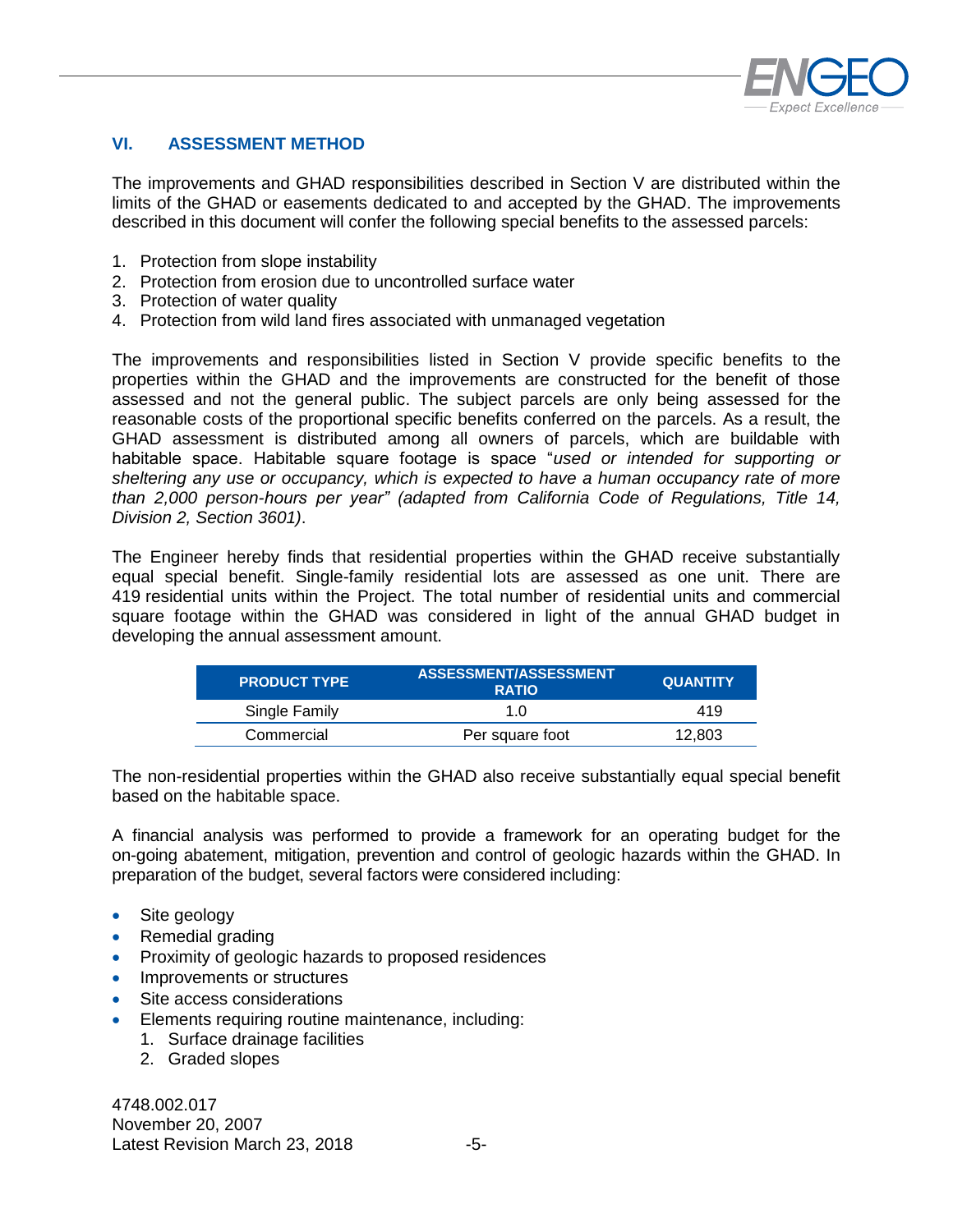

- 3. Retaining walls
- 4. Detention and sedimentation basin facilities
- 5. Fire breaks

#### <span id="page-7-0"></span>**VII. ASSESSMENT - BUDGET**

The purpose of this Engineer's Report is to establish the assessment level and the apportionment of the assessment within the GHAD. The annual budget in each subsequent fiscal year will apprise the GHAD Board of Directors of the estimated budget for the upcoming year.

Based on the estimated expenses for on-going operations, and allowing for larger (approximately \$1,036,940) geologic events at 13-year intervals, a budget was prepared for the purpose of estimating the revised assessment levels (Exhibit C).

The initial engineer's report recommended an annual assessment limit (2007 dollars) of \$1,475 per residential unit and \$0.50 per square foot of habitable non-residential space. This revised engineer's report recommends an annual assessment limit (2017/18 dollars) of \$1,204 per residential unit and \$0.41 per square foot of commercial space. The assessment limits will continue to be adjusted annually to reflect the percentage change in the San Francisco-Oakland-San Jose Consumer Price Index (CPI) for All Urban Consumers plus an additional 0.5 percentage points. The assessment limit is adjusted annually using an initial date of December 2007 for the CPI for both the residential and commercial assessment limit. Each subsequent annual adjustment will be calculated using the 12-month period from December to December. The new residential and commercial assessments are to be levied beginning in the first assessment cycle of the fiscal year 2018-2019.

While the assumptions and estimated expenses listed in Exhibit C were used to determine the assessment levels for the GHAD, they do not represent the actual budget for any one year of the GHAD's operation, since assessment of the individual parcels will be based on the issuance of building permits, which will occur over a number of years. In addition, the Engineer anticipates that the projected expense amounts will be reached over time and that these amounts will be inflation-adjusted in the year that the expenses occur.

#### <span id="page-7-1"></span>**VIII. PROPERTY OWNER OR DEVELOPER RESPONSIBILITIES**

The property owner or developer of the Project is responsible for managing and maintaining any portion of the GHAD until the GHAD accepts responsibility for the GHAD Improvements as set forth in the Plan of Control. In addition, the property owner or developer is responsible for funding any necessary GHAD functions or business undertaken for the GHAD that the GHAD Officers or Board of Directors determine are necessary before the GHAD accepts the GHAD Improvements. If the property owner or developer fails to fund all or a portion of these costs, these costs shall be covered by the funds generated by and for the GHAD (i.e., through the assessment) and the developer shall be required to reimburse the GHAD for such costs before the GHAD can accept monitoring and maintenance responsibilities for the GHAD Improvements.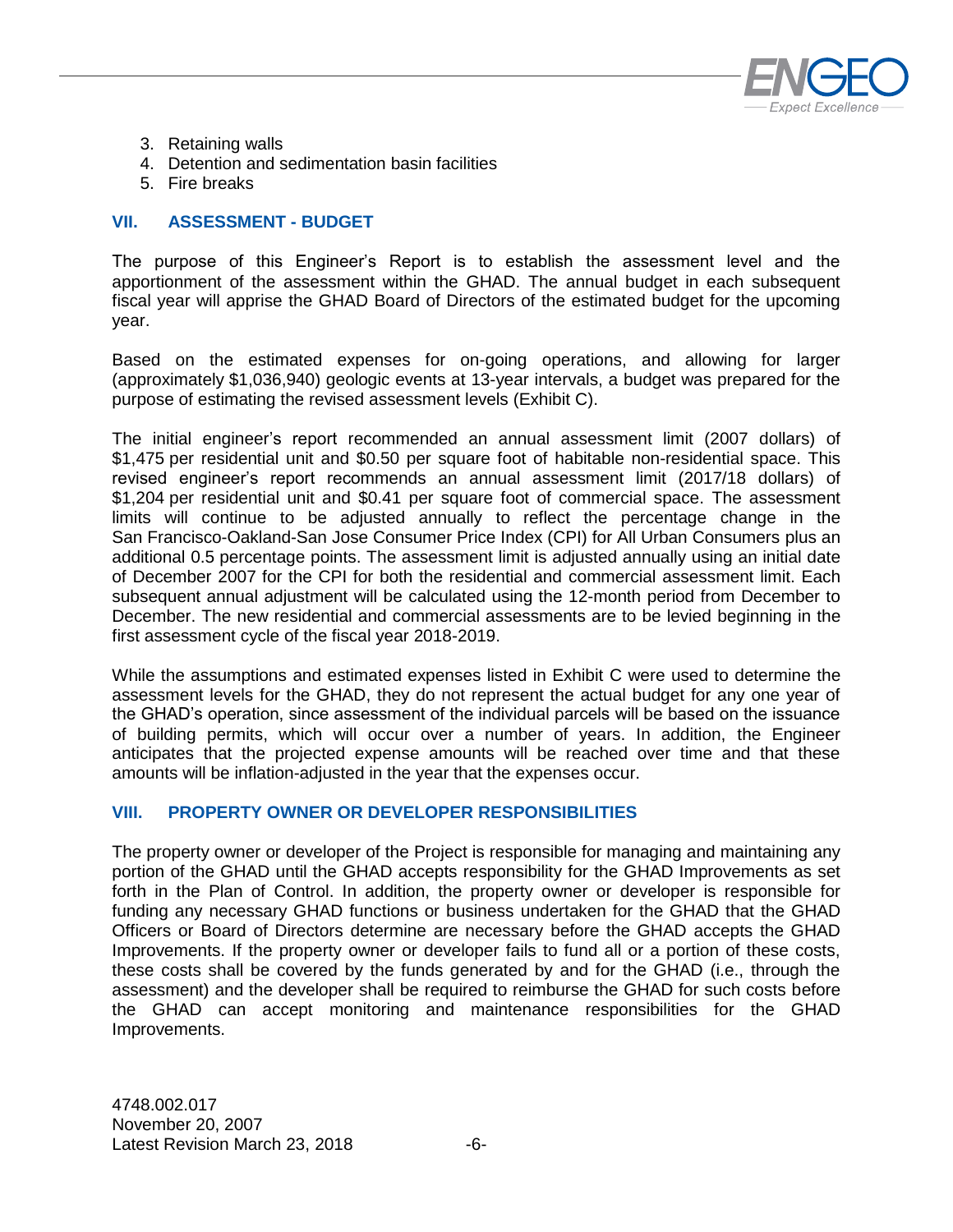

The GHAD may utilize funds generated by or for the GHAD to conduct any necessary GHAD functions or business for the GHAD before the GHAD accepts the GHAD improvements. Such functions and business can include periodic reporting to the GHAD Board of Directors and work performed by GHAD Officers to verify the maintenance is implemented in accordance with the Plan of Control and GHAD Law. Such an undertaking does not render the GHAD liable or responsible for the GHAD improvements during this period of time. The GHAD only becomes responsible for maintenance once the GHAD improvements are accepted by the GHAD in accordance with the requirements set forth in the Plan of Control.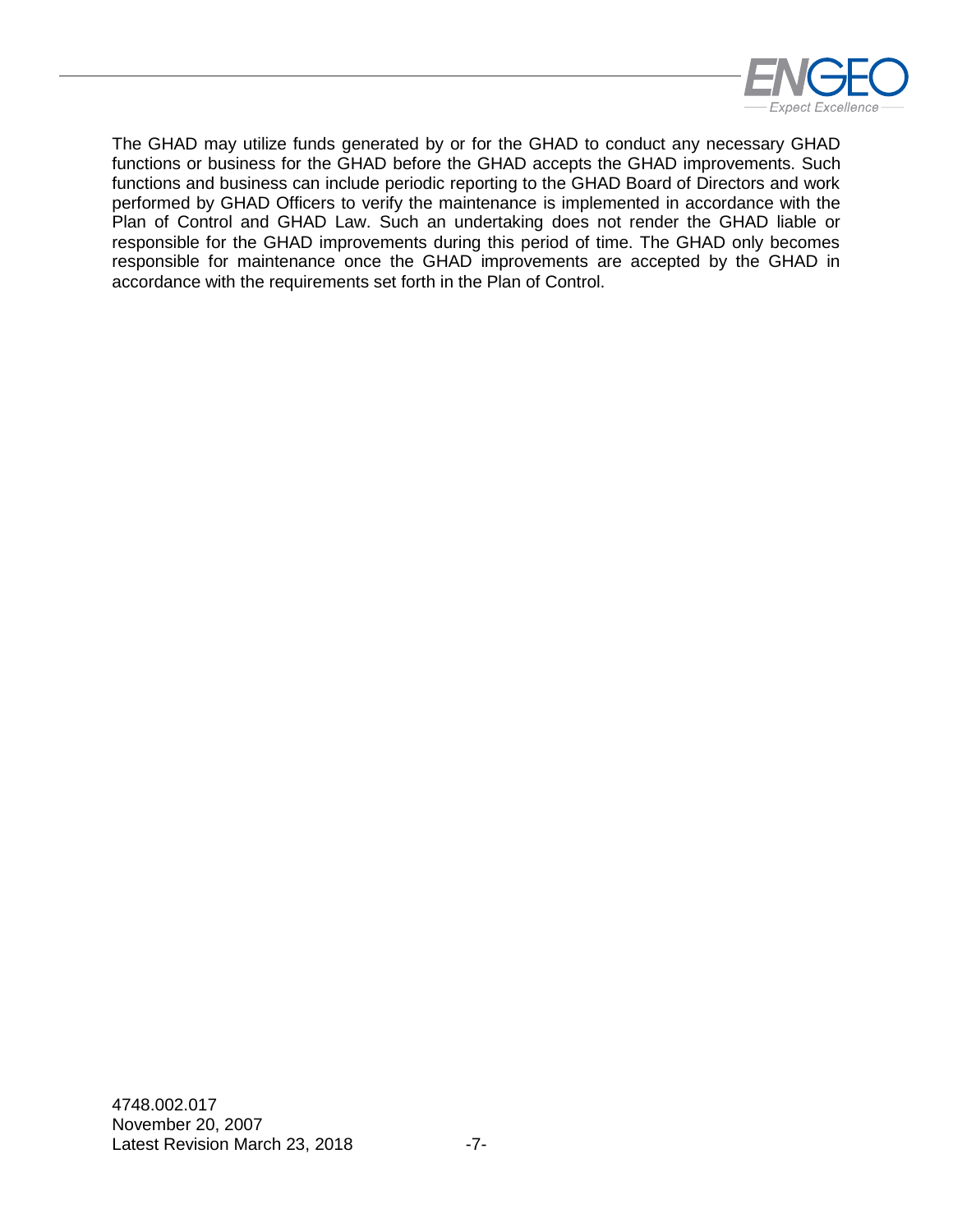

# **EXHIBIT A**

**Boundary Map for Schaefer Ranch GHAD Schaefer Ranch Development**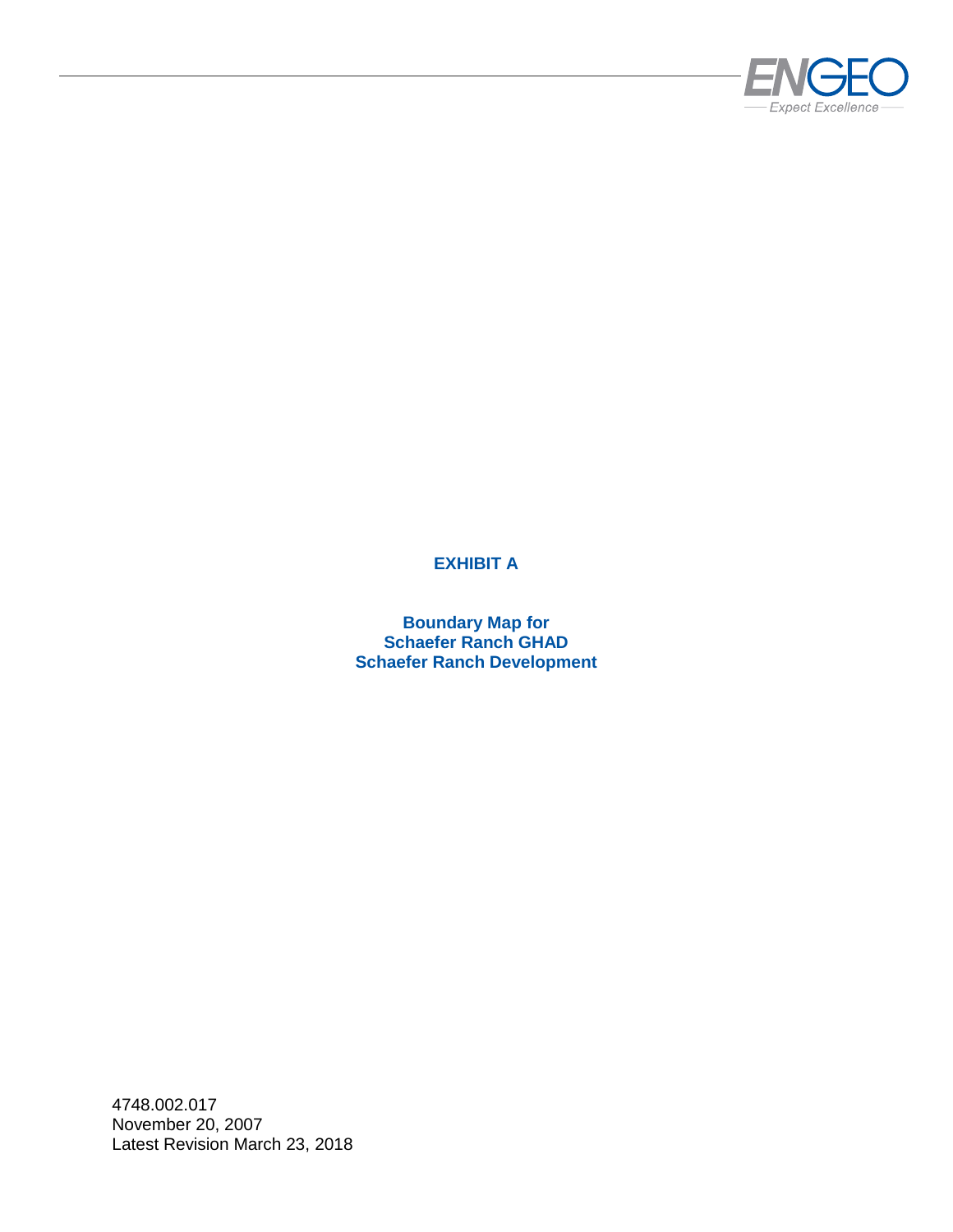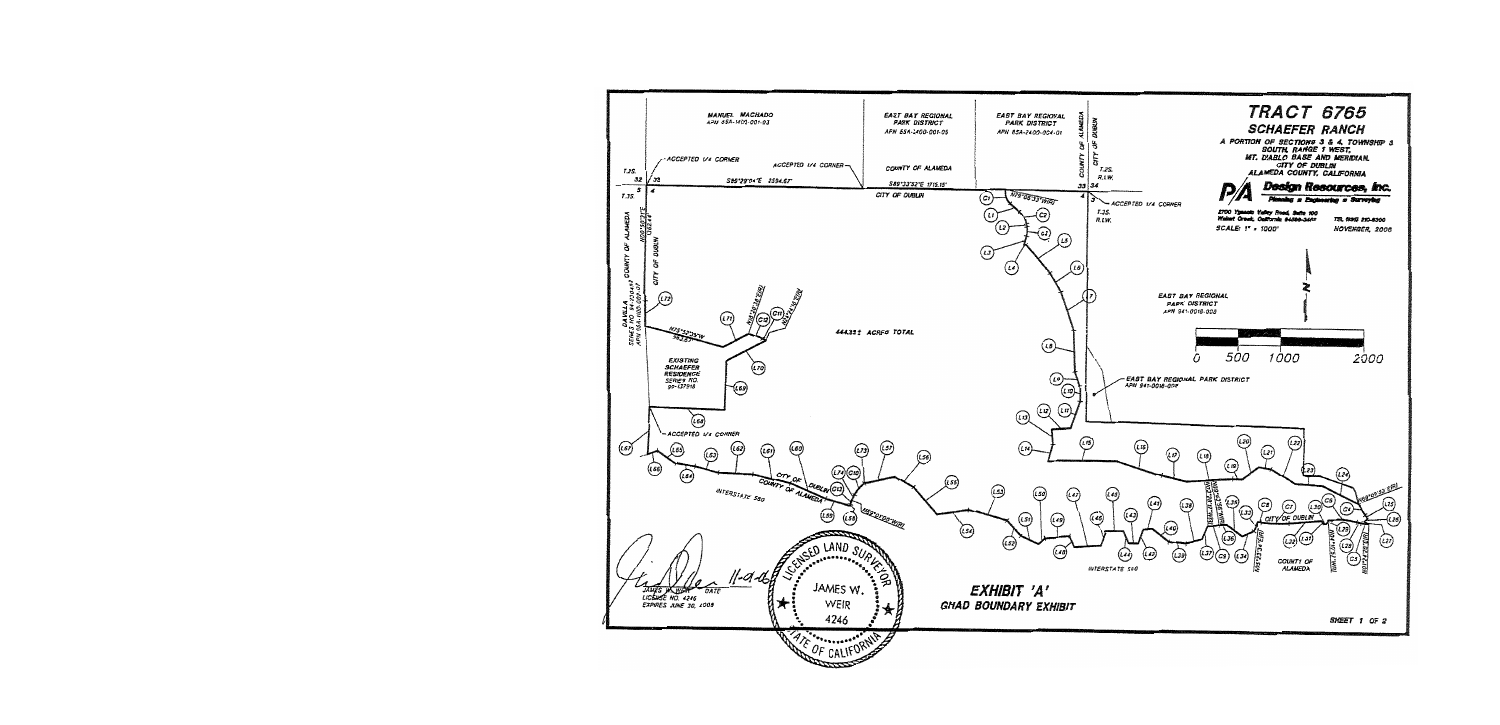# **TRACT 6765 SCHAEFER RANCH**

A PORTION OF SECTIONS 3 & 4, TOWNSHIP 3<br>
MT. DIABLO BASE AND MERIDIAN.<br>
MT. DIABLO BASE AND MERIDIAN.<br>
CITY OF DUBLIN<br>
ALAMEDA COUNTY, CALIFORNIA



2700 Y Yalkey Road, Buite 100<br>California 84598-3482  $\overline{\phantom{a}}$ 

TEL MAG EXPANSO **HOVEMBER, 2008** 

|                 | LNE TABLE            |                           |
|-----------------|----------------------|---------------------------|
| LINE            | <i><b>LENGTH</b></i> | <b>BEARING</b>            |
| Lt              | 145.17               | 548°J4'13"E               |
| 12              | 35.93                | S09"59'09"E               |
| LJ              | 108.23               | <b>S15*19'15*W</b>        |
| u               | 25.00                | <b>S73°40'44'E</b>        |
| L5              | 438.12               | <b>SATISOOT</b>           |
| L6              | 249.89               | <b>S32°04'20'E</b>        |
| 17              | 497.44               | 518°05'49'E               |
| LB              | 502.8t               | <b>S02'20'JJ'E</b>        |
| L9              | 175.93               | <b>S16°35'08"E</b>        |
| L 10            | 178.88               | <b>SOU'35'O7"W</b>        |
| L 51            | 338.98               | <b>S19'09'21'W</b>        |
| 112             | 227.55               | 584°55'54"W               |
| LIJ             | 174.32               | <i><b>SOS*D4"08"E</b></i> |
| とりよ             | 205.73               | <b>SI5°29'10"W</b>        |
| L 15            | 816.74               | N39°42'48"E               |
| L 15            | 573.68               | <b>ST2"27'42'E</b>        |
| $\overline{11}$ | 299.82               | <b>S76°44'06'E</b>        |
| L 18            | 565.57               | <i><b>MAG'OFJI'E</b></i>  |
| 119             | 118.45               | 590°00'00'E               |
| 120             | 238.81               | <b>NS2*IS2rE</b>          |
| 121             | 145.72               | <b>S&amp;O*23'3:"E</b>    |
| L22             | <b>JJ&amp;94</b>     | SS7"59'05"E               |
| 173             | 324.50               | <i><b>SB6*40'S6"E</b></i> |
| 124             | 479.65               | <b>S64'21'4rE</b>         |
| L25             | 53.18                | SJI*IT05E                 |
| L26             | 54.55                | 552*46'22"W               |
| 127             | 64.98                | S62°26'35'E               |
| 1.75            | 57.82                | <b>N77'79'03'W</b>        |
| <b>L29</b>      | 4125                 | <b>524°46'42"W</b>        |
| <b>LJ0</b>      | 36.60                | <b>S79°18'27"W</b>        |
| LI1             | 45.12                | 1234°14°51°14             |
| 132             | <b>J86.53</b>        | 584°49'07°W               |
| L33             | 122.22               | 527°37°39°14              |
| 134             | 152.60               | S64"56'23"W               |
| L35             | 225.92               | <b>NS4°05'20"W</b>        |
| 136             | 9181                 | <b>SAT'40'43'W</b>        |
| 137             | 164.40               | <b>S23°37'03"W</b>        |

| <b>LINE TABLE</b> |              |                    |  |  |  |
|-------------------|--------------|--------------------|--|--|--|
| LINE              | LENGTH       | <b>BEARING</b>     |  |  |  |
| 138               | 195.64       | 574°01'35"W        |  |  |  |
| L39               | 204.10       | <b>H82"39"32"W</b> |  |  |  |
| 140               | 255.59       | N53°44'04"W        |  |  |  |
| Let               | 105.06       | 582"18"54"W        |  |  |  |
| 142               | 110.84       | S19"STJ8"W         |  |  |  |
| 143               | 115.61       | N99'27'07"W        |  |  |  |
| 144               | 154.ET       | N24*59'58"W        |  |  |  |
| 145               | 215.17       | <b>SBB*55"15"W</b> |  |  |  |
| 146               | 178.82       | S19°52'76"W        |  |  |  |
| 147               | 320.99       | 585*17*16*14       |  |  |  |
| 148               | 140.61       | N24*26*25*W        |  |  |  |
| L 49              | 294.72       | 586°20'13°W        |  |  |  |
| 150               | 102.97       | <b>SIA 1953 W</b>  |  |  |  |
| LST               | 232.99       | N66°3121°W         |  |  |  |
| L52               | 24195        | N43°02'38"W        |  |  |  |
| L 53              | 484.10       | <b>N74°41'36"W</b> |  |  |  |
| 154               | 378.64       | 581°08′09°W        |  |  |  |
| L55               | 425.98       | N41°39'34"W        |  |  |  |
| L55               | 250.44       | <b>NEO*33'37"W</b> |  |  |  |
| 157               | 380.38       | 518'03'55"W        |  |  |  |
| 158               | <b>18.85</b> | <b>S18"29"42"W</b> |  |  |  |
| 159               | 300.19       | N74*30'24"W        |  |  |  |
| L60               | 458.31       | N57°22′45″W        |  |  |  |
| LBI               | 450.62       | <b>N76*1125~W</b>  |  |  |  |
| 152               | 407.40       | <i>N87°58°44°W</i> |  |  |  |
| 163               | 30 L 13      | <b>N76*12'50"W</b> |  |  |  |
| L 64              | 222.75       | <b>N81°06'38"W</b> |  |  |  |
| <b>L65</b>        | 274.44       | NSS*21*20*W        |  |  |  |
| L 68              | 123.83       | <b>S70"39"55"W</b> |  |  |  |
| <b>L67</b>        | 558.44       | NOJ*OS*Q4*E        |  |  |  |
| Lea               | 890.26       | <b>S88*72'02'E</b> |  |  |  |
| <b>L69</b>        | 583.44       | <b>NOT3758E</b>    |  |  |  |
| <b>LTD</b>        | 539.69       | N62*21*25*E        |  |  |  |
| ιn                | 34172        | 562°27°25°W        |  |  |  |
| LT2               | 319.35       | N00'30'45"W        |  |  |  |
| 173               | 243          | 553*15*10*1V       |  |  |  |
| 174               | 14.74        | 527°13°56°W        |  |  |  |

| DELTA<br>CURVE<br><b>LENGTH</b><br><b>RADIUS</b><br>Cſ<br>59*27*40<br>92.50<br>179.02<br>C2<br>38"35"04"<br>237.50<br>159.94<br>ده<br>25*1875<br>237.50*<br>199.05<br>Сł<br>15*17*59*<br>559.94<br>159.29 |
|-----------------------------------------------------------------------------------------------------------------------------------------------------------------------------------------------------------|
|                                                                                                                                                                                                           |
|                                                                                                                                                                                                           |
|                                                                                                                                                                                                           |
|                                                                                                                                                                                                           |
|                                                                                                                                                                                                           |
| CS<br>11'05'30<br>450.00°<br>81.24                                                                                                                                                                        |
| C5<br>16'41'54'<br><b>H75.00</b><br>362.44                                                                                                                                                                |
| C7<br>12"24"50"<br>1525.00*<br>330.42                                                                                                                                                                     |
| CЗ<br>1"50'23<br>1175.00"<br>37.73                                                                                                                                                                        |
| C9<br>6"25"39<br>1225.00<br>137.42                                                                                                                                                                        |
| C10<br>26"02"14"<br>389.00*<br>175.78"                                                                                                                                                                    |
| CĦ<br>0'20'22<br>8030.00*<br>47.55*                                                                                                                                                                       |
| C12<br>6"24"00"<br>1570.00<br>175.37°                                                                                                                                                                     |
| C13<br>4"29"19<br>650.00<br>50.92                                                                                                                                                                         |

CURVE DATA

#### EXHIBIT 'A' GHAD BOUNDARY EXHIBIT

SHEET 2 OF 2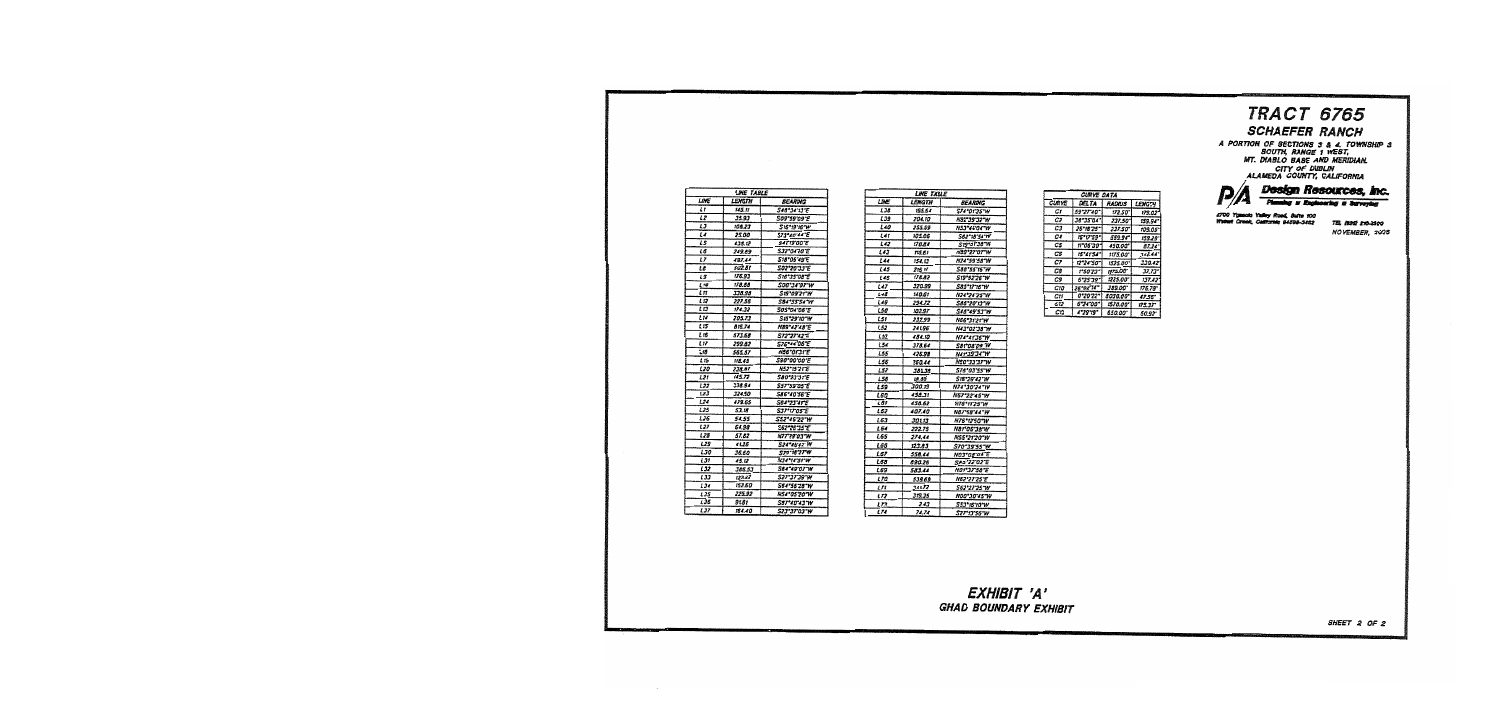

# **EXHIBIT B**

**Legal Description for Schaefer Ranch GHAD Schaefer Ranch Development**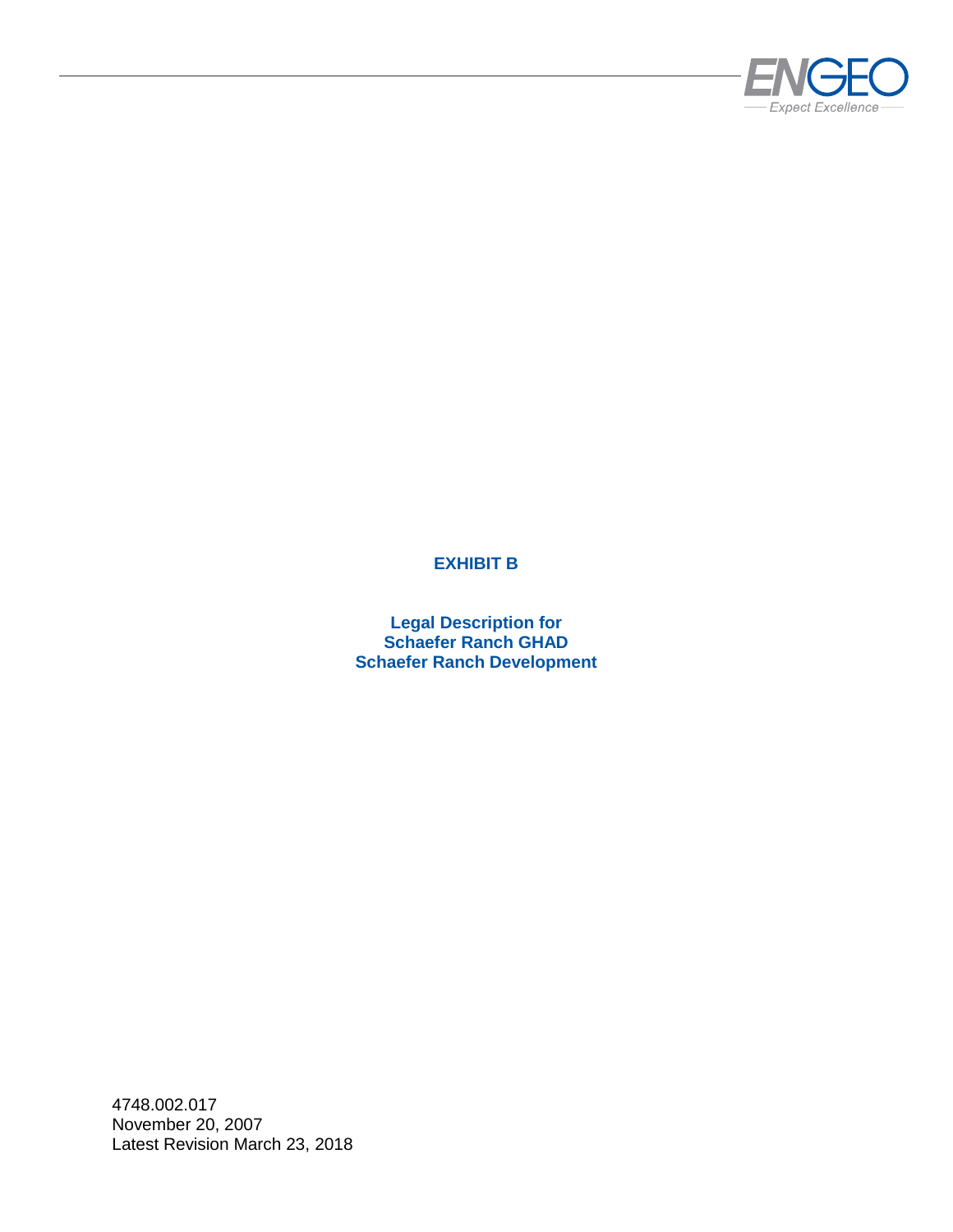#### **EXHIBIT "B" GHAD LEGAL DESCRIPTION**

#### ALL THAT REAL PROPERTY SITUATE IN THE COUNTY OF ALAMEDA, STATE OF CALIFORNIA, DESCRIBED AS FOLLOWS:

A PORTION OF SECTIONS 3 AND 4, TOWNSHIP 3 SOUTH, RANGE 1 WEST. MOUNT DIABLO BASE AND MERIDAN, MORE PARTICULARLY DESCRIBED **AS FOLLOWS:** 

BEGINNING AT THE NORTHWEST CORNER OF SAID SECTION 4; THENCE ALONG THE NORTH SECTION LINE OF SAID SECTION 4, SOUTH 89°29'04" EAST 2594.67 FEET TO THE NORTH ¼ CORNER OF SAID SECTION 4: THENCE CONTINUING ALONG SAID NORTH SECTION LINE SOUTH 89°33'52" EAST 1715.15 FEET; THENCE ALONG THE ARC OF A NON-TANGENT CURVE. THE RADIUS POINT OF WHICH BEARS SOUTH 79°06'33" EAST, CONCAVE TO THE EAST, HAVING A RADIUS OF 172.50 FEET, THROUGH A CENTRAL ANGLE OF 59°27'40". AN ARC LENGTH OF 179.02 FEET; THENCE SOUTH 48°34'13" EAST 145.11 FEET: THENCE ALONG THE ARC OF A CURVE, CONCAVE TO THE SOUTHWEST, HAVING A RADIUS OF 237.50 FEET, THROUGH A CENTRAL ANGLE OF 38°35'04", AN ARC LENGTH OF 159.94 FEET; THENCE SOUTH 09°59'09" EAST 35.93 FEET: THENCE ALONG THE ARC OF A CURVE CONCAVE TO THE WEST, HAVING A RADIUS OF 237.50 FEET, THROUGH A CENTRAL ANGLE OF 26°18'25", AN ARC LENGTH OF 109.05 FEET; THENCE SOUTH 16°19'16" WEST 108.23 FEET; THENCE SOUTH 73°40'44" EAST 25.00 FEET; THENCE SOUTH 41°19'00" EAST 438.12 FEET; THENCE SOUTH 32°04'20" EAST 249.89 FEET; THENCE SOUTH 18°05'49" EAST 497.44 FEET; THENCE SOUTH 02°20'33" EAST 502.81 FEET; THENCE SOUTH 18°35'08" EAST 176.93 FEET: THENCE SOUTH 00°34'07" WEST 178.88 FEET; THENCE SOUTH 19°09'21" WEST 338.98 FEET: THENCE SOUTH 84°55'54" WEST 227.56 FEET: THENCE SOUTH 05°04'06" EAST 174.32 FEET: THENCE SOUTH 15°29'10" WEST 205.73 FEET: THENCE NORTH 89°42'48" EAST 816.74 FEET; THENCE SOUTH 72°27'42" EAST 573.68 FEET: THENCE SOUTH 76°44'06" EAST 299.82 FEET: THENCE NORTH 86°01'31" EAST 565.57 FEET; THENCE SOUTH 90°00'00" EAST 118.45 FEET: THENCE NORTH 52°15'21" EAST 238.87 FEET: THENCE SOUTH 80°23'31" EAST 145.72 FEET; THENCE SOUTH 57°59'05" EAST 338.94 FEET: THENCE SOUTH 86°40'56" EAST 324.50 FEET; THENCE SOUTH 64°23'41" EAST 479.65 FEET: THENCE ALONG THE ARC OF A NON-TANGENT CURVE, THE RADIUS POINT OF WHICH BEARS NORTH 69°00'53" EAST, CONCAVE TO THE NORTHEAST, HAVING A RADIUS OF 559.94 FEET, THROUGH A CENTRAL ANGLE OF 16°17'59", AN ARC LENGTH OF 159.29 FEET; THENCE SOUTH 37°17'05" EAST 53.18 FEET: THENCE SOUTH 52°46'22" WEST 54.55 FEET: THENCE SOUTH 62°26'35" EAST 64.98 FEET; THENCE ALONG THE ARC OF A NON-TANGENT CURVE, THE RADIUS POINT OF WHICH BEARS NORTH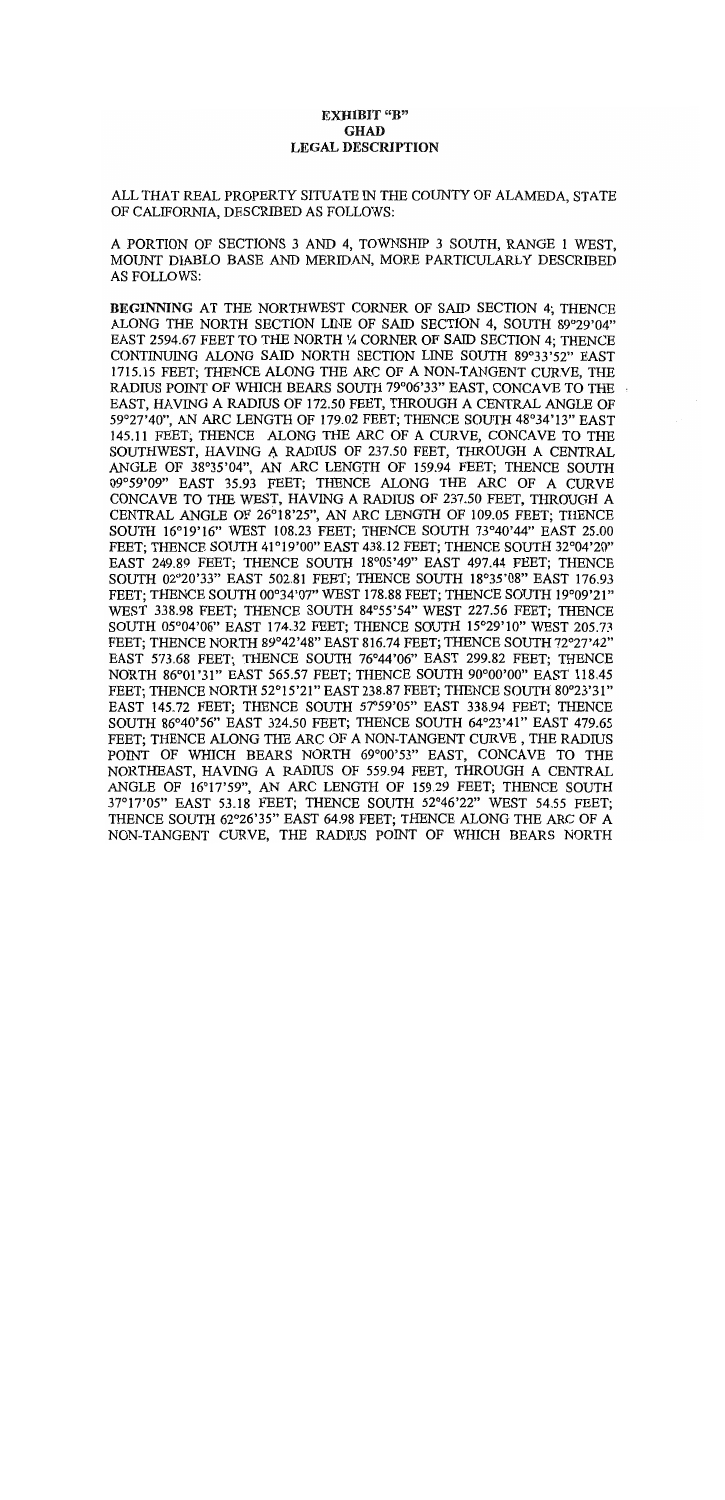01°24'28" EAST, CONCAVE TO THE NORTH, HAVING A RADIUS OF 450.00 FEET, THROUGH A CENTRAL ANGLE OF 11°06'30", AN ARC LENGTH OF 87.24 FEET; THENCE NORTH 77°29'03" WEST 57.82 FEET; THENCE ALONG THE ARC OF A CURVE, CONCAVE TO THE SOUTH, HAVING A RADIUS OF 1175.00 FEET, THROUGH A CENTRAL ANGLE OF 16°41'54", AN ARC LENGTH OF 342.44 FEET, TO A POINT OF NON-TANGENCY, THE RADIUS POINT OF WHICH BEARS SOUTH 04°10'57" EAST; THENCE SOUTH 24°46'42" WEST 41.26 FEET; THENCE SOUTH 79°18'27" WEST 36.60 FEET; THENCE NORTH 34°14'51" WEST 45.12 FEET; THENCE SOUTH 84°49'07" WEST 386.53 FEET; THENCE ALONG THE ARC OF A CURVE, CONCAVE TO THE NORTH, HAVING A RADIUS OF 1525.00 FEET, THROUGH A CENTRAL ANGLE OF 12°24'50", AN ARC LENGTH OF 330.42 FEET TO A POINT OF COMPOUND CURVATURE; THENCE ALONG SAID COMPOUND CURVE, CONCAVE TO THE NORTH, HAVING A RADIUS OF1175.00 FEET, THROUGH A CENTRAL ANGLE OF 01°50'23, AN ARC LENGTH OF 37.73 FEET, TO A POINT OF NON-TANGENCY, THE RADIUS POINT OF WHICH BEARS SOUTH 05°23'34" WEST; THENCE SOUTH 27°37'39" WEST 122.22 FEET; THENCE SOUTH 64°56'28" WEST 152.60 FEET; THENCE NORTH 54°05'20" WEST 225.92 FEET; THENCE SOUTH 87°40'43" WEST 91.81 FEET: THENCE ALONG THE ARC OF A NON-TANGENT CURVE. THE RADIUS POINT OF WHICH BEARS NORTH 09°53'56" WEST, CONCAVE TO THE NORTH, HAVING A RADIUS OF 1225.00 FEET, THROUGH A CENTRAL ANGLE OF 06°25'39", AN ARC LENGTH OF 137.42 FEET, TO A POINT OF NON-TANGENCY, THE RADIUS POINT OF WHICH BEARS NORTH 03°28'17" WEST: THENCE SOUTH 23°37'03" WEST 164.40 FEET; THENCE SOUTH 74°01'35" WEST 195.64 FEET: THENCE NORTH 82°39'32" WEST 204.10 FEET: THENCE NORTH 53°44'04" WEST 255.59 FEET; THENCE SOUTH 82°18'54" WEST 105.06 FEET; THENCE SOUTH 19°51'38" WEST 170.84 FEET; THENCE NORTH 89°27'07" WEST 115.61 FEET; THENCE NORTH 24°59'58" WEST 154.13 FEET; THENCE SOUTH 88°55'16" WEST 216.17 FEET: THENCE SOUTH 19°52'26" WEST 178.82 FEET; THENCE SOUTH 85°17'16" WEST 320.99 FEET; THENCE NORTH 24°24'25" WEST 140.61 FEET; THENCE SOUTH 86°20'13" WEST 294.72 FEET; THENCE SOUTH 48°49'53" WEST 102.97 FEET: THENCE NORTH 66°31'21" WEST 232.99 FEET; THENCE NORTH 43°02'38" WEST 241.96 FEET; THENCE NORTH 74°41'36" WEST 484.10 FEET: THENCE SOUTH 81°08'09" WEST 378.64 FEET: THENCE NORTH 41°39'34" WEST 426.98 FEET; THENCE NORTH 60°33'37" WEST 260.44 FEET; THENCE SOUTH 78°03'55" WEST 380.38 FEET; THENCE SOUTH 53°16'10" WEST 2.43 FEET; THENCE ALONG THE ARC OF A CURVE, CONCAVE TO THE SOUTHEAST, HAVING A RADIUS OF 389.00. THROUGH A CENTRAL ANGLE OF 26°02'14", AN ARC LENGTH OF 176.78 FEET: THENCE SOUTH 27°13'56" WEST 74.74 FEET; THENCE, ALONG THE ARC OF A NON-TANGENT CURVE. THE RADIUS POINT OF WHICH BEARS SOUTH 69°01'00" EAST, CONCAVE TO THE EAST, HAVING A RADIUS OF 650.00 FEET. THROUGH A CENTRAL ANGLE OF 04°29'19", AN ARCH LENGTH OF 50.92 FEET; THENCE SOUTH 16°29'42" WEST 18.85 FEET; THENCE NORTH 74°30'24" WEST 300.19 FEET; THENCE NORTH 67°22'45" WEST 458.31 FEET; THENCE NORTH 76°11'25" WEST 458.62 FEET; THENCE NORTH 87°58'44" WEST 407.40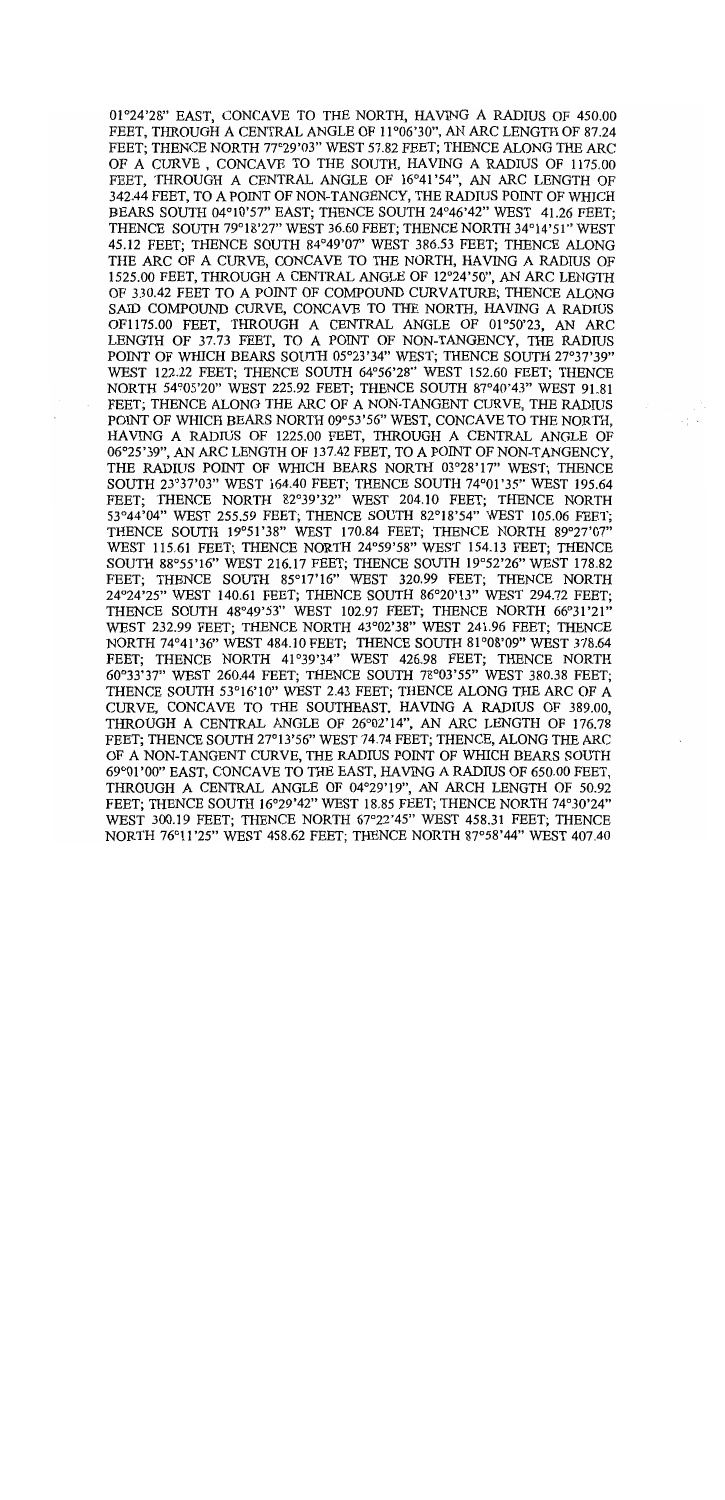FEET; THENCE NORTH 76°12'50"WEST 301.13 FEET; THENCE NORTH 81°06'38" WEST 222.75 FEET; THENCE NORTH 55°21'20" WEST 274.44 FEET; THENCE SOUTH 70°39'55"WEST 123.83 FEET; THENCE NORTH 03°08'04" EAST 558.44 FEET; THENCE SOUTH 88°22'02" EAST 890.26 FEET; THENCE NORTH 01°37'58" EAST 583.44 FEET: THENCE NORTH 62°27'25" EAST 539.69 FEET: THENCE ALONG THE ARC OF A NON-TANGENT CURVE, THE RADIUS POINT OF WHICH BEARS NORTH 24°24'16" EAST, CONCAVE TO THE NORTHEAST, HAVING A RADIUS OF 8030.00 FEET, THROUGH A CENTRAL ANGLE OF 00°20'22", AN ARC LENGTH OF 47.56 FEET TO A POINT ON A REVERSE CURVE; THENCE ALONG THE ARC OF A REVERSE CURVE, CONCAVE TO THE SOUTHWEST, HAVING A RADIUS OF 1570.00 FEET, THROUGH A CENTRAL ANGLE OF 06°24'00", AN ARC LENGTH OF 175.37 FEET, TO A POINT OF NON-TANGENCY, THE RADIUS POINT OF WHICH BEARS SOUTH 18°20'38" WEST: THENCE SOUTH 62°27'25" WEST 341.72 FEET; THENCE NORTH 75°52'39" WEST 963.67 FEET; THENCE NORTH 00°30'45" WEST 319.35 FEET; THENCE NORTH 00°50'31" EAST 1362.44 FEET TO THE POINT OF **BEGINNING.** 

CONTAINING 444.83 ACRES (19,376,631 SQ. FT.) MORE OR LESS.

 $11 - 01 - 06$ 

MES W. WEIR L.S. 4246  $EXP, 06 - 30 - 08$ 

不好!

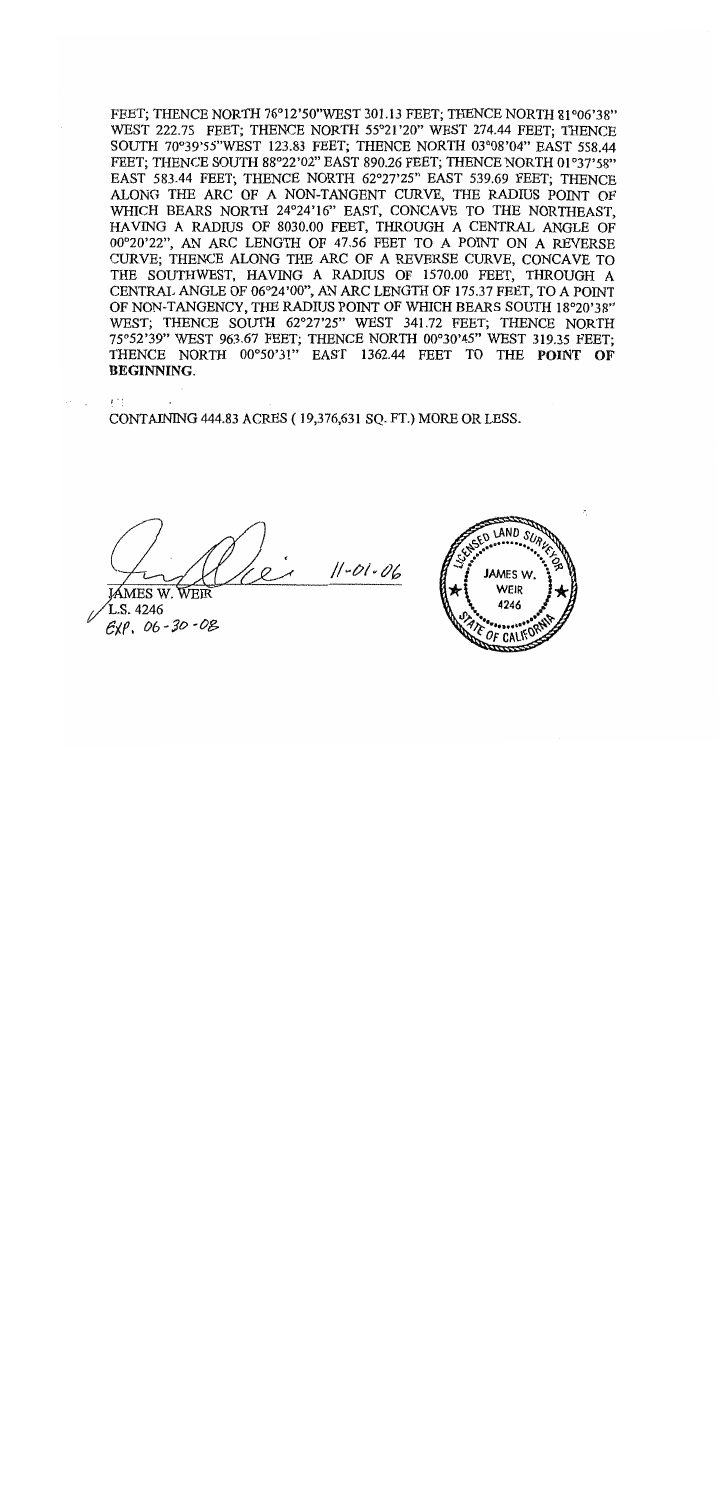

# **EXHIBIT C**

**Schaefer Ranch GHAD Budget Schaefer Ranch Development**